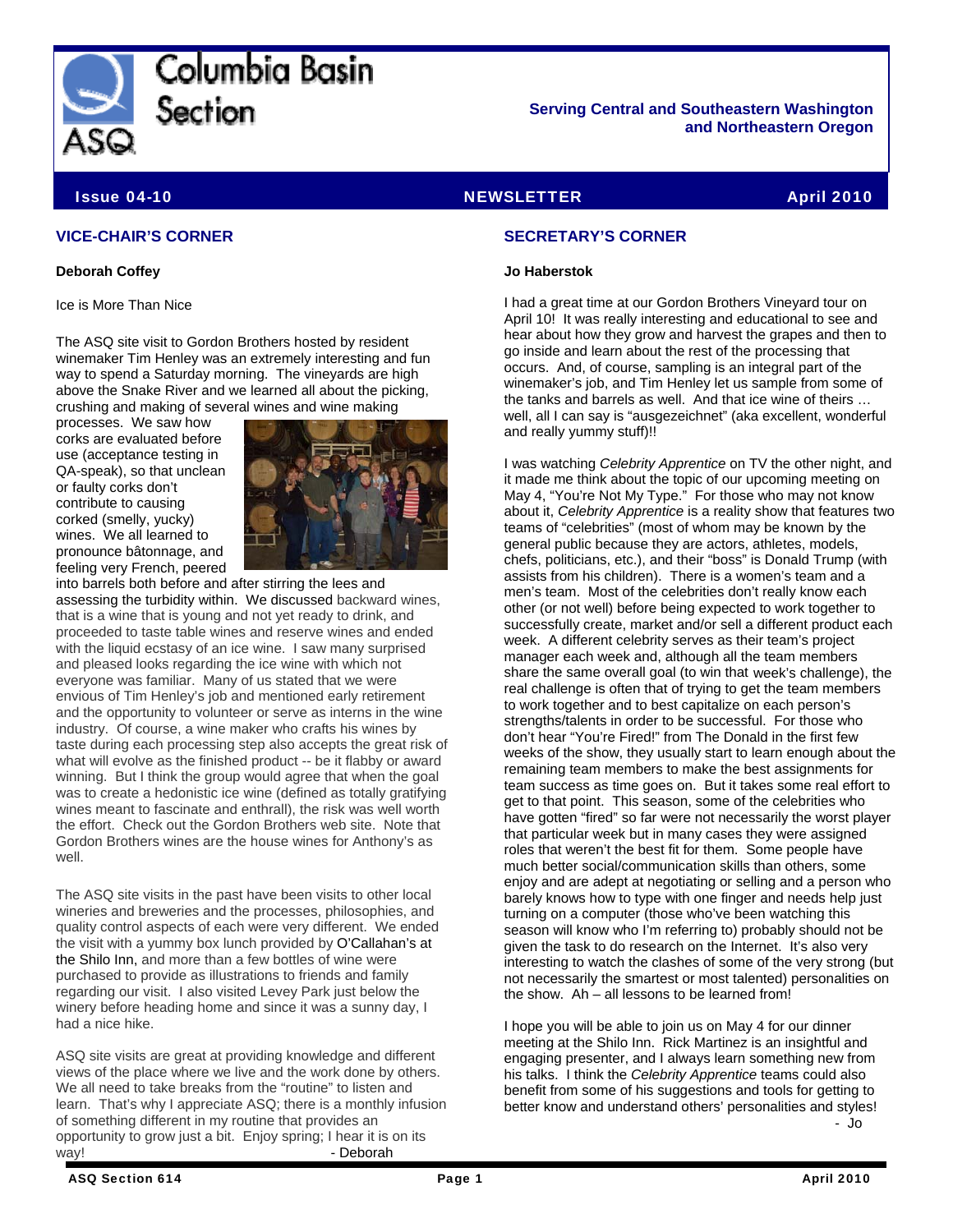

**May 4, 2010 American Society for Quality Columbia Basin Section 614**



## **"You're Not My Type"**

*(but don't take it personally)* 

# **Rick Martinez**



Peak Performance Systems, Inc.

Interpersonal differences have long been the toothache of corporate America. *(Our apologies to dentists everywhere.)* Every work group is comprised of unique personalities that are often the source of tension and conflict. And left unchecked, relationships and teamwork suffer.

If we can learn to better communicate and understand each others' personalities, we will likely also improve our working relationships and overall organizational success. Understanding that some team members may be more comfortable working "behind the scenes" while others really enjoy giving presentations or making cold calls on customers can help capitalize on everyone's strengths and interests. This in turn will likely result in happier and more productive team members.

There are many tools and "tests" that can be used to help identify personality types. Used appropriately, these can help management and team members to better understand the motivations, work styles and personality temperaments of their co-workers.

This presentation will show you a proven, time-tested tool to not only help relieve interpersonal friction, but also show how it can be used to transform the different personality types into a potent source of strength, thereby increasing group morale and diminishing the amount of stress we all experience.

#### *About the Speaker:*

*For 25 years Rick Martinez has helped organizations improve their business results by developing the people side of the enterprise. He likes to say, "The soft stuff delivers hard results." His company, Peak Performance Systems, Inc., has worked with over 100 organizations including Microsoft, Hewlett-Packard, U.S. Veterans Administration, United Way, and the U.S. Department of Energy, offering organizational development solutions including assessments, teambuilding, and professional development seminars.* 

*Mr. Martinez combines his formal business education with his past experience as an electrician, trainer, human resources manager, and a business owner to provide a powerful combination that his clients benefit from. Mr. Martinez is past president of local chapters of the American Society for Training and Development (ASTD) and Association for Quality and Participation (AQP), and is a certified Master Trainer with Development Dimensions International (DDI), the largest training company in the United States. He has earned certifications in nine different human performance technologies.* 

**Tuesday, May 4, 2010** 

**LOCATION:**  Shilo Inn

50 Comstock Richland, Washington

5:30 p.m. - Check in/Networking and no-host cocktail service 6:00 p.m. - Dinner 7:00 p.m. - Presentation

#### **DINNER BUFFET MENU:**

The Chef and crew at O'Callahan's Restaurant always provide a fine and varied buffet dinner for us at the Shilo Inn. The buffet usually includes two entree choices, plus accompanying vegetable, a number of tasty salads, and a vegetable and/or fruit tray.

Your choice of coffee, tea or decaf is included with dinner. And don't forget to save room for dessert!

#### **Cost:**

\$17 ASQ members \$20 non members \$5 presentation only

Reservations are requested by April 29. E-mail

### [panda\\_2@charter.net](mailto:panda_2@charter.net)

with your name, phone number, company affiliation, and type of reservation, or call Alvin at 371-2221.

**Note:** All no shows will be billed unless cancelled 48 hours in advance.

For more information about ASQ and other upcoming events, please check our website at [www.asq614.org/](http://www.asq614.org/)